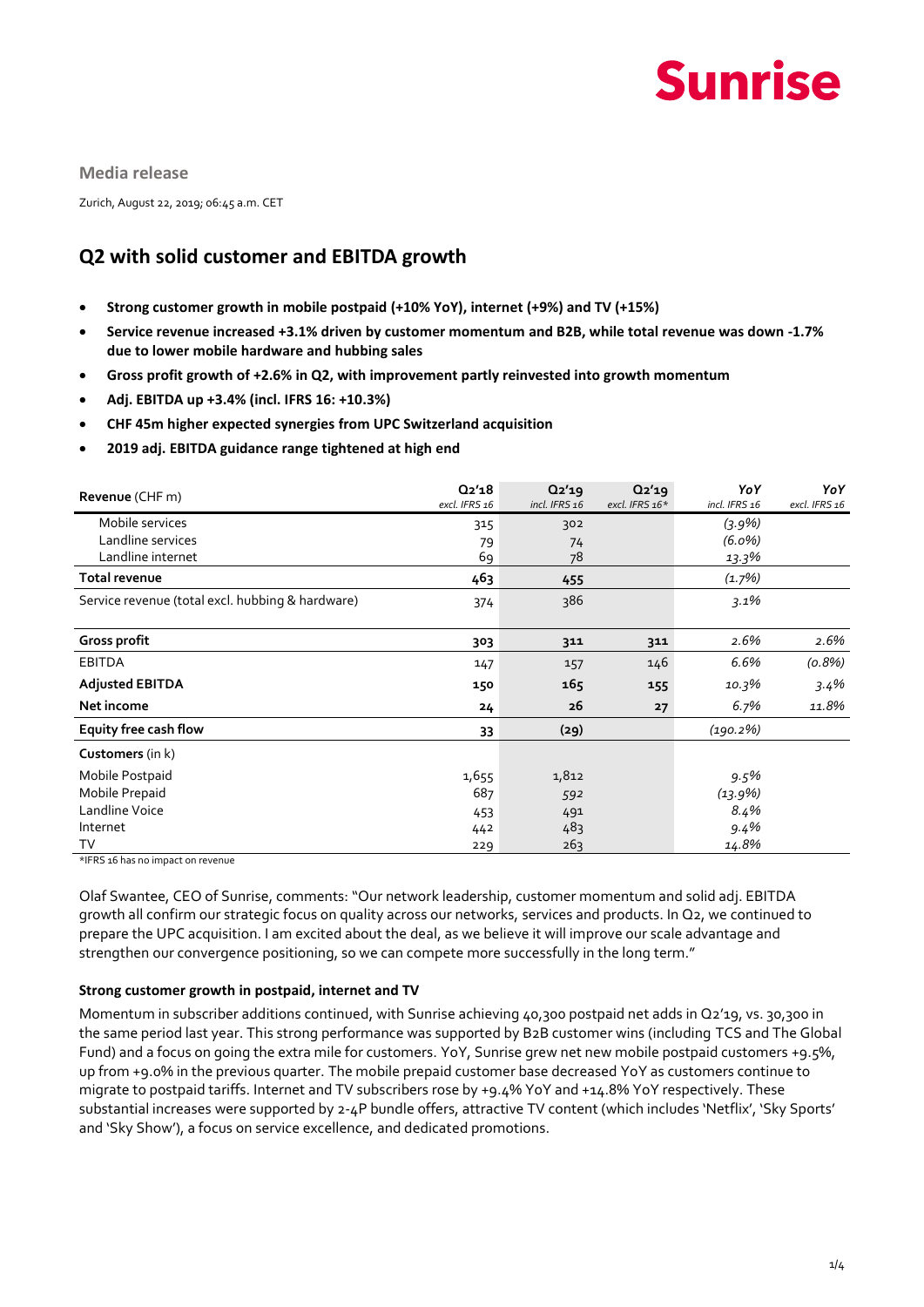## **Sunrise**

#### **Service revenue growth driven by customer growth**

Service revenue increased by +3.1% YoY as a result of mobile postpaid, internet / TV and B2B revenue growth. This represents an acceleration compared to Q1'19 growth (+2.7% YoY), primarily driven by B2B equipment sales. Q2 total revenue decreased by -1.7% YoY to CHF 455m, influenced by reduced hubbing and mobile hardware sales, which both carry low profitability.

#### **Adj. EBITDA up +3.4%**

Gross profit rose by +2.6% YoY to CHF 311m, due to service revenue growth. Service gross margin decreased slightly, mainly due to revenue mix effects. Gross profit improvement was partly reinvested into growth momentum. Q2 adjusted Opex increased +1.8% YoY as a result of variable onboarding and operational momentum costs, driving service revenue growth. Q2 adjusted EBITDA increased +3.4% (incl. IFRS 16 +10.3%) to CHF 155m. Q2'19 net income slightly improved to CHF 27m YoY.

#### **5G spectrum payment impacting Q2 eFCF and leverage**

Equity free cash flow decreased from CHF 33m to CHF -29m in Q2 YoY, as a result of the company's CHF 91m investment in 5G spectrum during Q2'19, as previously announced. Net debt saw an increase in Q2 to CHF 1,636m vs. CHF 1,420m in Q1 – driven by dividend and spectrum payments. Pro forma IFRS 16 net debt to adjusted EBITDA ratio stood at 2.49x at the end of Q2'19. Excluding IFRS 16, the ratio amounted to 2.24x, a YoY increase from 2.19x driven by spectrum payment.

#### **CHF 280m (CHF +45m higher) annual synergy run rate expected from UPC Switzerland acquisition**

After six months of detailed integration planning, Sunrise is increasing its total annual synergy run rate expectation from CHF 235m to CHF 280m. This includes CHF 230m of cost and Capex synergies to be achieved by 2023 (previously CHF 190m by 2022) and CHF 50m of revenue synergies to be achieved by 2023 (previously CHF 45m by 2023). The total run rate synergies are equivalent to a net present value ('NPV') of CHF 3.1bn (previously CHF 2.8bn) after integration costs. In order to achieve the higher synergies, one-off integration costs are expected to increase from CHF 140-150m to CHF 230-250m. Subject to regulatory clearance and EGM approval, the closing of the transaction is expected as per end of November 2019.

#### **FY'19 guidance range tightened at high end**

FY'19 revenue continues to be expected between CHF 1,860-1,900m. After a strong first half of 2019, Sunrise is tightening its adj. EBITDA guidance range from CHF 613- 628m to CHF 618-628m. This guidance refers to the standalone business and does not yet include the effects of IFRS 16. FY'19 Capex is reiterated in the range of CHF 420- 460m. Upon meeting its FY'19 guidance, Sunrise expects to propose a dividend in the range of CHF 4.35-4.45 per share for FY'19, paid out of capital contribution reserves in FY'20.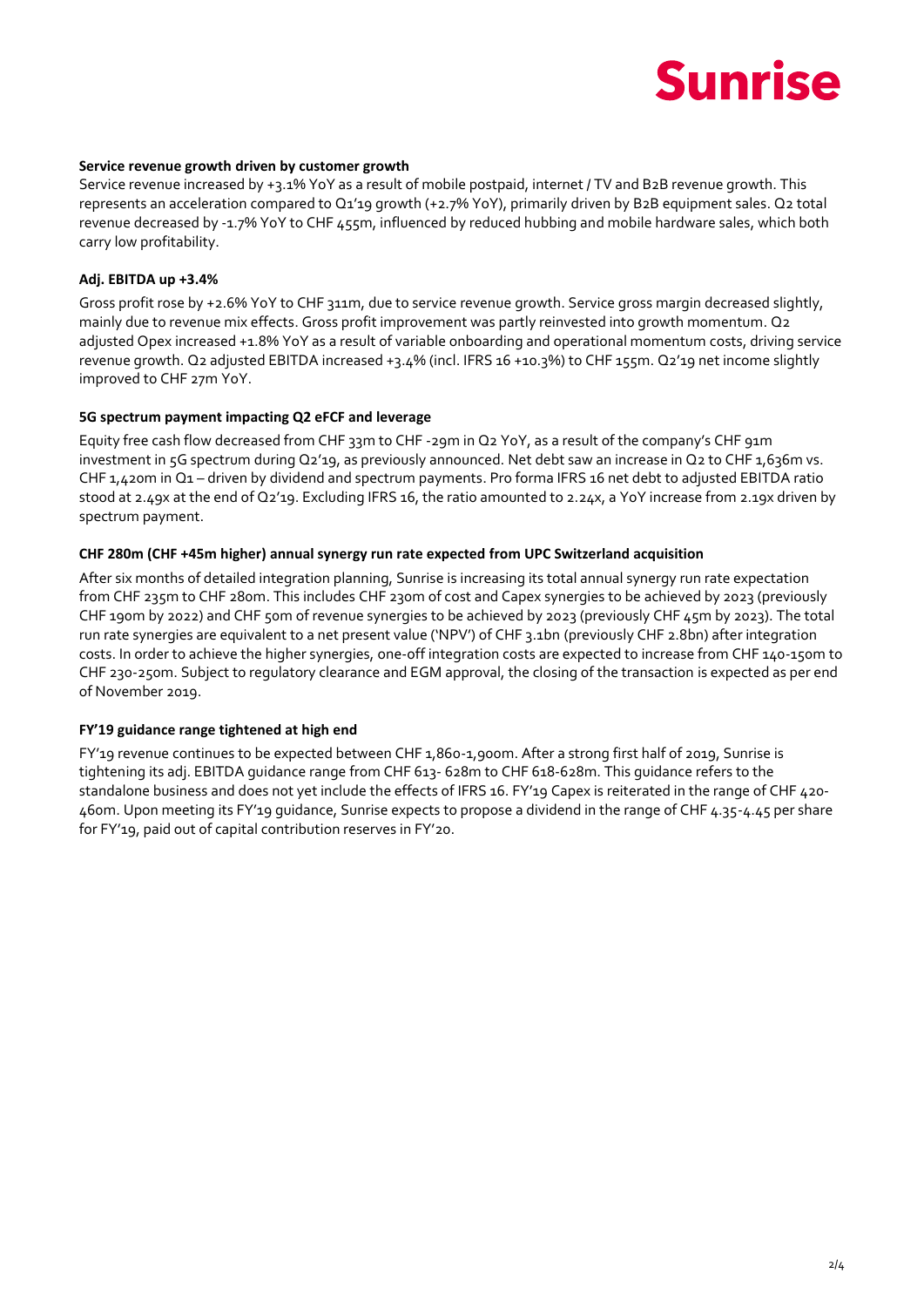## **Sunrise**

#### **Complementary H1'19 results table**

| Revenue (CHF m)                                  | H <sub>1</sub> ' <sub>18</sub><br>excl. IFRS 16 | $H_1'$ 19<br>incl. IFRS 16 | H1'19<br>excl. IFRS $16*$ | YoY<br>incl. IFRS 16 | YoY<br>excl. IFRS 16 |
|--------------------------------------------------|-------------------------------------------------|----------------------------|---------------------------|----------------------|----------------------|
| Mobile services                                  | 617                                             | 604                        |                           | $(2.1\%)$            |                      |
| Landline services                                | 168                                             | 145                        |                           | $(13.5\%)$           |                      |
| Landline internet                                | 136                                             | 152                        |                           | 11.8%                |                      |
| <b>Total revenue</b>                             | 921                                             | 901                        |                           | $(2.1\%)$            |                      |
| Service revenue (total excl. hubbing & hardware) | 736                                             | 758                        |                           | $3.0\%$              |                      |
|                                                  |                                                 |                            |                           |                      |                      |
| <b>Gross profit</b>                              | 597                                             | 617                        | 617                       | $3.4\%$              | 3.3%                 |
| <b>EBITDA</b>                                    | 284                                             | 331                        | 309                       | 16.7%                | 8.8%                 |
| <b>Adjusted EBITDA</b>                           | 290                                             | 324                        | 302                       | 11.7%                | $4.2\%$              |
| Net income                                       | 41                                              | 61                         | 63                        | 49.4%                | 54.3%                |
| Equity free cash flow                            | 34                                              | 3                          |                           | (90.3%)              |                      |

\*IFRS 16 has no impact on revenue

*Please see [www.sunrise.ch/reports](http://www.sunrise.ch/reports) for the IFRS report, the investor presentation, and further information.*

### **Sunrise Communications Group AG**

Corporate Communications [media@sunrise.net](mailto:media@sunrise.net) [www.sunrise.ch](http://www.sunrise.ch/) Phone: 0800 333 000 Outside of Switzerland: +41 58 777 76 66 SRCG / Valor 026729122

#### **Disclaimer**

FOR RELEASE IN SWITZERLAND – THIS IS A RESTRICTED COMMUNICATION AND YOU MUST NOT FORWARD IT OR ITS CONTENTS TO ANY PERSON TO WHOM FORWARDING THIS COMMUNICATION IS PROHIBITED BY THE LEGENDS CONTAINED HEREIN.

This document is not an offer to sell or a solicitation of offers to purchase or subscribe for shares. This document is not a prospectus within the meaning of Article 652a of the Swiss Code of Obligations, nor is it a listing prospectus as defined in the listing rules of the SIX Swiss Exchange AG or a prospectus under any other applicable laws. Copies of this document may not be sent to jurisdictions, or distributed in or sent from jurisdictions, in which this is barred or prohibited by law. The information contained herein shall not constitute an offer to sell or the solicitation of an offer to buy, in any jurisdiction in which such offer or solicitation would be unlawful prior to registration, exemption from registration or qualification under the securities laws of any jurisdiction. A decision to invest in securities of Sunrise Communications Group AG should be based exclusively on the issue and listing prospectus to be published by Sunrise Communications Group AG for such purpose (the "Prospectus"). Investors are furthermore advised to consult their bank or financial adviser before making any investment decision.

Statements made in this media release may include forward-looking statements. These statements may be identified by the fact that they use words such as "anticipate", "estimate", "should", "expect", "guidance", "project", "intend", "plan", "believe", and/or other words and terms of similar meaning in connection with, among other things, any discussion of results of operations, financial condition, liquidity, prospects, growth, strategies or developments in the industry in which we operate. Such statements are based on management's current intentions, expectations or beliefs and involve inherent risks, assumptions and uncertainties, including factors that could delay, divert or change any of them. Forward-looking statements contained in this media release regarding trends or current activities should not be taken as a representation that such trends or activities will continue in the future. Actual outcomes, results and other future events may differ materially from those expressed or implied by the statements contained herein. Such differences may adversely affect the outcome and financial effects of the plans and events described herein and may result from, among other things, changes in economic, business, competitive, technological, strategic or regulatory factors and other factors affecting the business and operations of the company. Neither Sunrise Communications Group AG nor any of its affiliates is under any obligation, and each such entity expressly disclaims any such obligation, to update, revise or amend any forward-looking statements, whether as a result of new information, future events or otherwise. You should not place undue reliance on any such forward-looking statements, which speak only as of the date of this media release. It should be noted that past performance is not a guide to future performance.

The information contained herein shall not constitute an offer to sell or the solicitation of an offer to buy, in any jurisdiction in which such offer or solicitation would be unlawful prior to registration, exemption from registration or qualification under the securities laws of any jurisdiction.

This announcement is not for distribution, directly or indirectly, in or into the United States (including its territories and dependencies, any state of the United States and the District of Columbia), Canada, Japan, Australia or any jurisdiction into which the same would be unlawful. This announcement